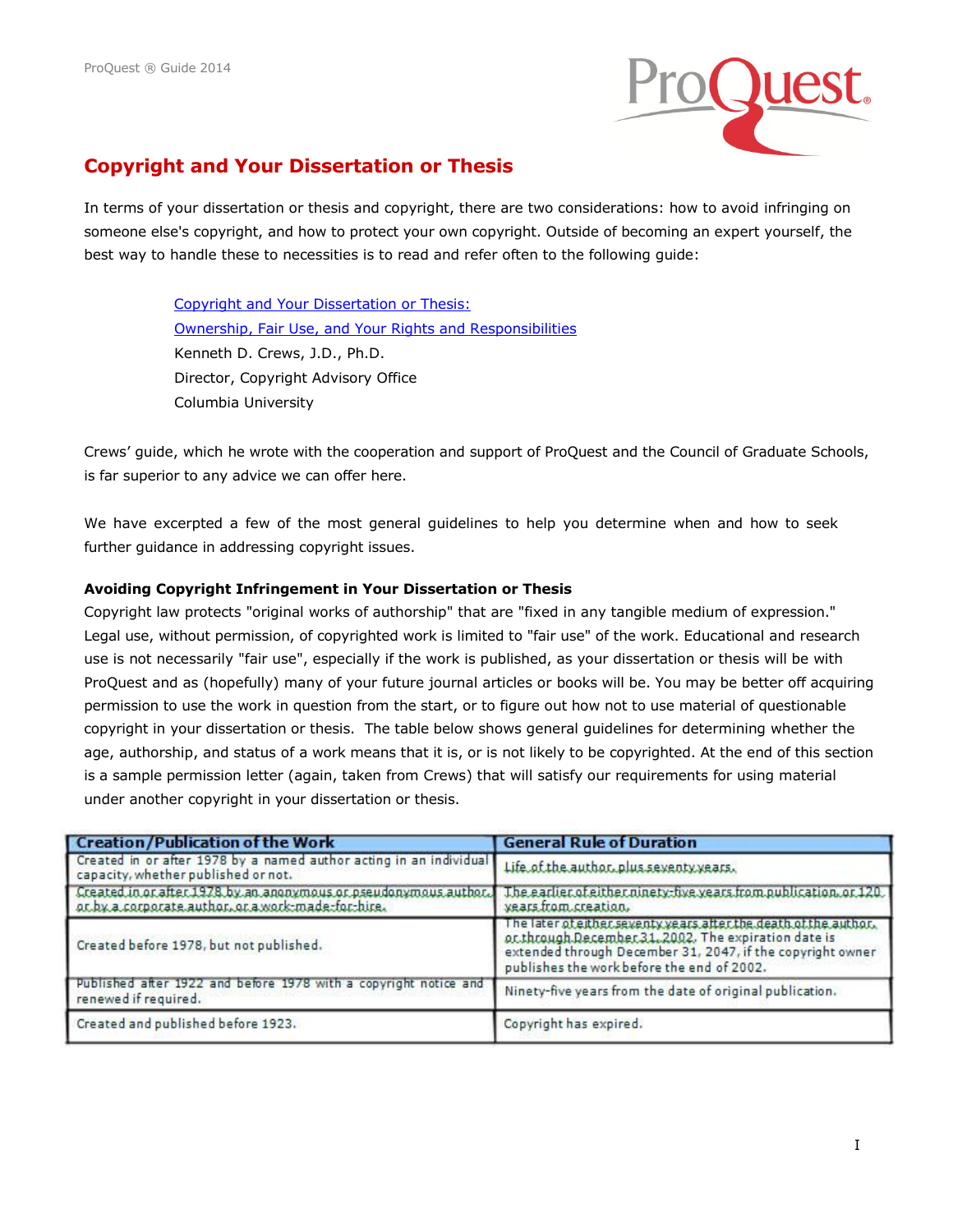The following are the kinds of materials that we might expect to see accompanied by a permission letter if they appear in your manuscript, or that may cause us to contact you regarding permission or other resolution. You are responsible for obtaining proper permissions for all material used within your work.

- **Long quotations** from pre-existing materials that extend for more than one and one-half single-spaced pages.
- **Reproduced publications.** Examples include copies of standard survey instruments or questionnaires and journal articles. This applies even if you are the author of the original work, as the original publisher may have acquired copyright.
- **Unpublished materials.** Extensive reference to unpublished works raises a variety of issues about copyright and about privacy and access to collections.
- **Poetry and Music Lyrics.** Fair use for highly creative works is relatively limited. Lengthy excerpts will raise critical questions. Some publishers require permission for all quotations from poems.
- **Dialogue from a play, screenplay, broadcast, or novel.** While fair use is relatively narrow for creative and fictional works, it should allow brief quotations in the context of scholarly critiques.
- **Music.** Excerpts in your dissertation should be brief and should be closely tied to your research objectives.
- **Graphic or pictorial works.** The material should be closely related to your research objectives, tied to critical analysis, and not supersede the market for the original.
- **Computer Software.** Consult any license agreement that may apply to the programs, and prepare to seek permission from the copyright owner. "Shareware" is also not necessarily freely available for copying. Shareware is a protected work made available under generous or lenient licensing terms; read the license carefully before integrating the program into your dissertation.
- **Sources located on the Internet.** Easy availability does not change copyright status. Materials on the Web are protected by copyright just as if they appeared in a book or on tape.

#### **Protecting Your Own Copyright**

Copyright privileges now vest immediately upon creating your work, without the requirement of notice or registration. However, you should still include a copyright notice on your dissertation. Your graduate school may even require that you do. Typical copyright notices take this form:

Copyright 2014, Jane Student or © 2014, Jane Student. The notice should appear in a conspicuous location, customarily just after the title page.

Registration is also technically optional, but still recommended. It establishes a public record of your dissertation and copyright. In the U.S., registration is required before you can file an infringement lawsuit. You should therefore register before that possibility ever arises then hope it never does. Registration also allows you to be awarded damages and attorney fees in an infringement action. Generally, you must have registered before the infringement occurs to have these benefits.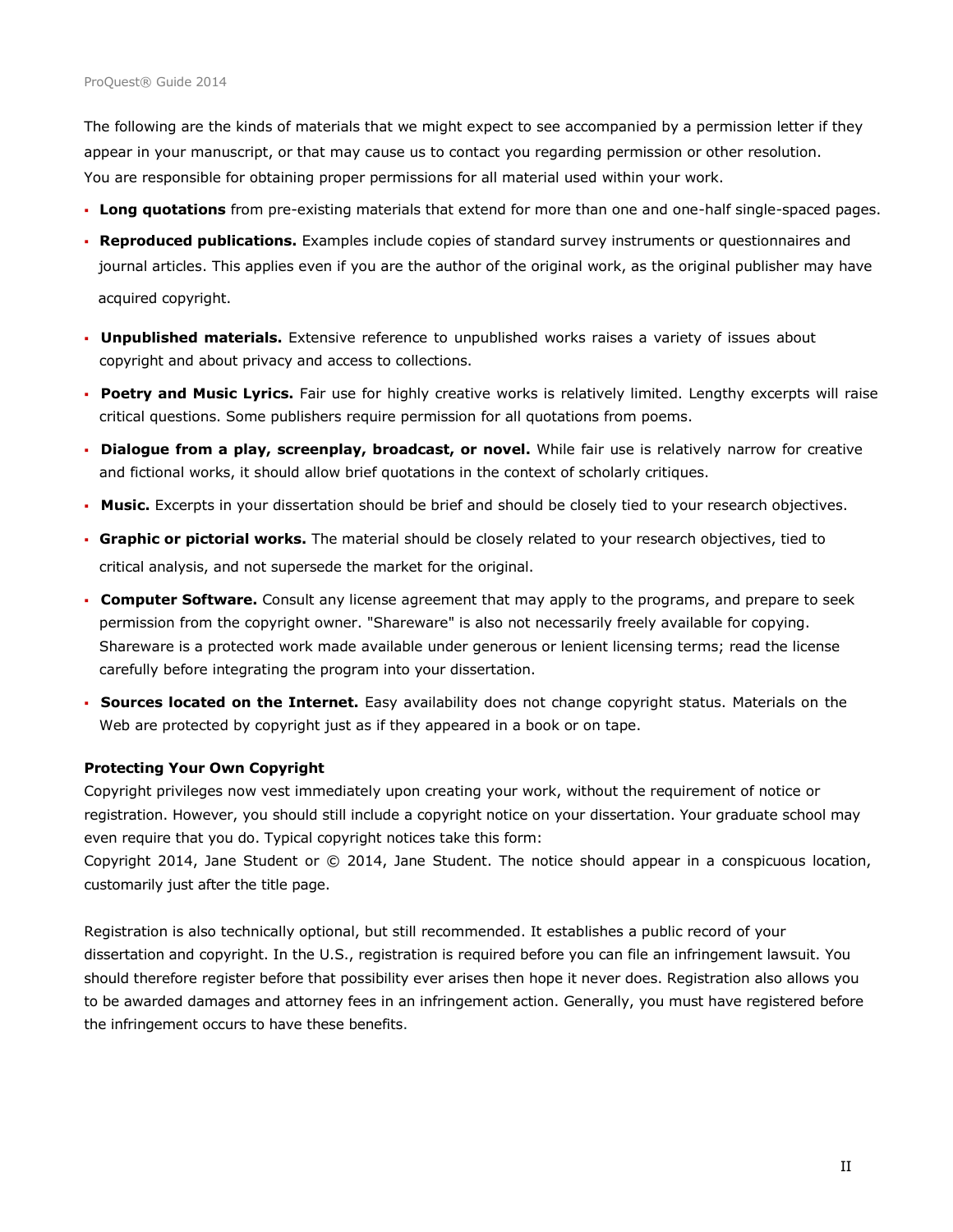## **Sample Permission Letter for Use of Previously Copyrighted Material**

[Letterhead stationery or return address]

[Date]

[Name and address of addressee]

Dear \_\_\_\_\_\_\_\_:

I am completing a doctoral dissertation at \_\_\_\_\_\_\_\_\_\_\_\_\_ University entitled "\_\_\_\_\_\_\_\_\_\_\_." I would like your permission to reprint in my dissertation excerpts from the following:

[Insert full citation and description of the original work.]

The excerpts to be reproduced are: [insert detailed explanation or attach copy].

The requested permission extends to any future revisions and editions of my dissertation, including nonexclusive world rights in all languages, and to the prospective publication of my dissertation by ProQuest through its ProQuest® Dissertation Publishing business. ProQuest may produce and sell copies of my dissertation on demand and may make my dissertation available for free internet download at my request. These rights will in no way restrict republication of the material in any other form by you or by others authorized by you. Your signing of this letter will also confirm that you own [or your company owns] the copyright to the above- described material.

If these arrangements meet with your approval, please sign this letter where indicated below and return it to me in the enclosed return envelope. Thank you very much.

Sincerely,

[Your name and signature]

PERMISSION GRANTED FOR THE USE REQUESTED ABOVE:

[Type name of addressee below signature line]

Date: \_\_\_\_\_\_\_\_\_\_\_\_\_\_\_\_\_\_